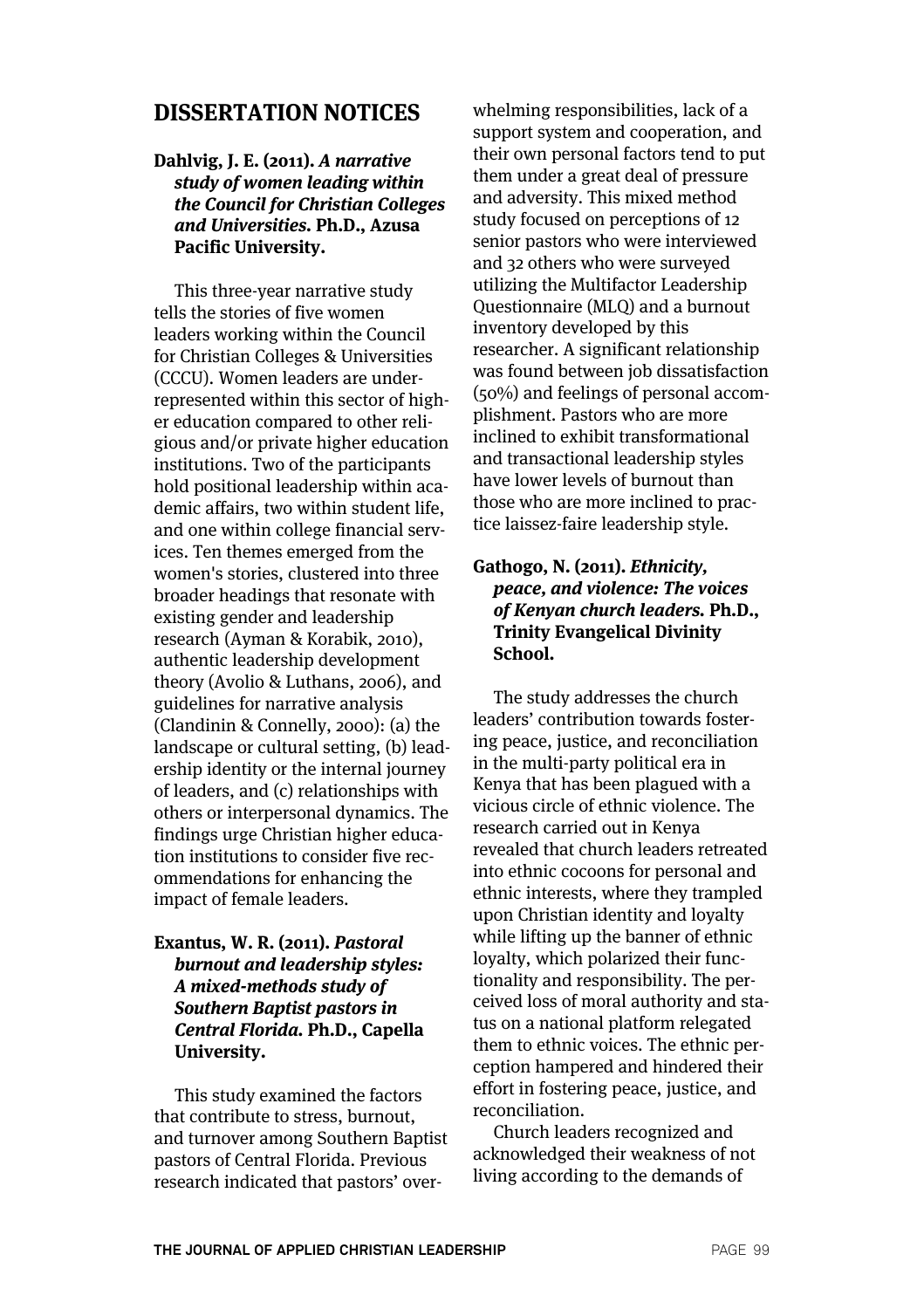Christian identity and loyalty, as witnessed in their public repentance to God and to the nation after the 2007 post-election violence that shocked the foundations of Kenya. Church leaders have the potential to restore their status as the conscience of the nation and play an active role in peace building, justice, and reconciliation at both the national and grassroots levels that could help to thwart or minimize the occurrence of ethnic violence. The restoration of church leaders requires a paradigm shift of their ethnic-biased lived reality to a lived reality of Christian identity and national identity, so that their prophetic voice can be heard and respected on a national platform by society.

## **Handy, A. (2011). The specula principum in northwestern Europe, A.D. 650-900: The evolution of a new ethical rule. Ph.D., University of Notre Dame.**

This dissertation explores the specula principum, or advice treatises for rulers, written in Ireland and the Carolingian world between the seventh and tenth centuries. Including collections of aphorisms, the deathbed speeches of literary figures, formal manuals on courtly behavior, and other texts in Old Irish and Latin, these advice manuals offer insight into several aspects of early medieval European culture. This work contains two major arguments. The first argues that the intense interest in this genre across northwestern Europe suggests that the concept of what made a good leader was changing, which is shown to be the result of a negotiation between an older, pre-Christian moral code and the emerging Christian concept of morality. The second demonstrates the interconnectivity of these regions by making a case for Irish influence on the Carolingian manuals, which most likely occurred when Irish missionaries and scholars brought ideas to the continent in the eighth and ninth centuries.

## **Hickman, T. F. (2010). The integration of Jesus' Great Commandment within Christian higher education: An analysis of the leadership praxis of Dr. David S. Dockery. Ph.D., Southern Baptist Theological Seminary.**

The purpose of this study was to better understand the leadership philosophy and key strategic actions of Dr. David S. Dockery in relation to Jesus' Great Commandment. Dockery's leadership has been instrumental in shaping and defining the meaning of Christian education during his fourteen-year tenure as president of Union University. During his term as president, Dockery has overseen tremendous institutional growth in the expansion of campus facilities, financial resources, and record student enrollment. In a broader capacity, Dockery's influence has been reflected throughout the Southern Baptist Convention and the evangelical community.

This mixed method study analyzed and aligned Dockery's leadership utilizing James Kouzes and Barry Posner's perennial leadership classic, The Leadership Challenge.

## **Higgins, V. A., Jr. (2011). Leadership style and teaching orientation of pastors of solo-pastor SBC churches. Ph.D., The Southern Baptist Theological Seminary.**

The purpose of this study was to analyze the relationship between the leadership style and teaching orientation of a random sample of pastors of solo-pastor churches in the SBC. The leadership styles that were analyzed were Lewin's autocratic leadership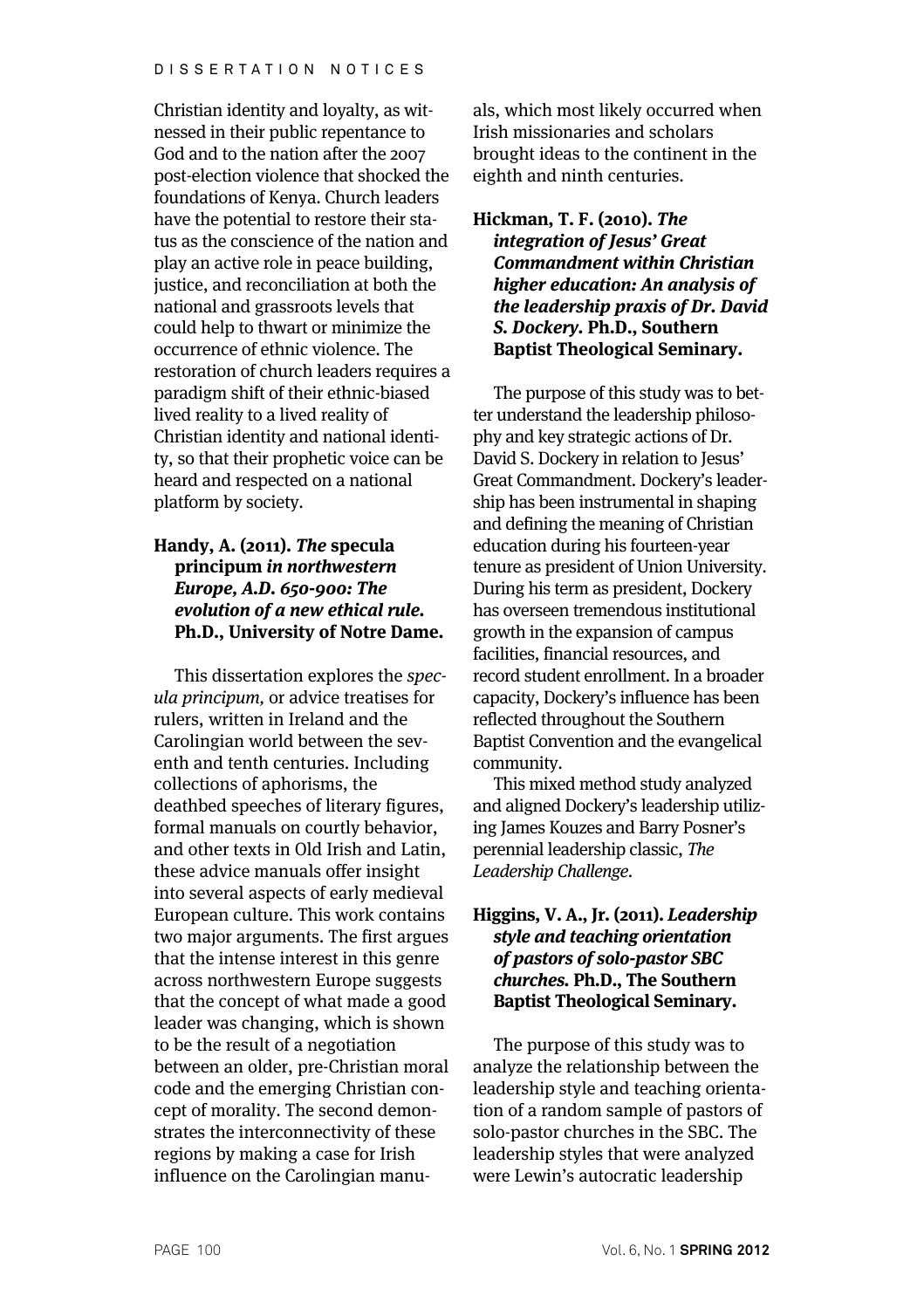and democratic leadership (Bass & Stogdill, 1990; Lewin et al., 1939). The teaching orientations that were analyzed were pedagogical orientation and andragogical orientation, as identified by Knowles (1984; Knowles et al., 2005). This study was designed to clarify and build upon the findings of previous researchers who have examined the relationship between leadership and teaching (Ang, 1984; Mattia, 1991).

This descriptive study used a onephase, quantitative, correlational model (Gall et al., 2005; Leedy & Ormrod, 2005). The aim was to collect data pertaining to both pastors' and congregational members' perceptions of pastoral leadership style and teaching orientation in order to better understand the extent of the relationship between the dimensions of leadership and teaching.

While this study did find that a perceived change in one dimension (either leadership style or teaching orientation) did correlate to some measurable perceived change in the other dimension, the researcher concluded that leadership and teaching were largely complementary pastoral competencies, and not strictly corollary; the relationship between leadership and teaching was best expressed in quadrants, and not on a strict continuum.

## **Hong, H. (2010). Enriched by diversity: The transformation of Wycliffe Bible Translators USA into a multiethnic organization. Ph.D., Reformed Theological Seminary.**

This is ethnographic study on the transformation of Wycliffe Bible Translators in the United States into a multiethnic organization sets out to discern critical organizational factors impacting the transformational process. The study found that the ethnic diversity of Wycliffe USA is low

compared to the ethnic composition of the United States. Worldview transformation is critical and foundational for the transformation of Wycliffe USA into a multi-ethnic organization. A number of organizational factors were found to be critical to the transformation process: the commitment of the leadership, establishing relationships with diverse ethnic communities and ethnic churches, recruiting and hiring among minority communities, training members in biblical teachings, and appointing a person to a leadership level position to be in charge of ethnic diversity. The research also found that there are common reasons for failures in transforming into a multi-ethnic organization, such as lack of vision by leadership, improper communication and engagement of stakeholders, poor project management, lack of employees' involvement, an absence of urgency, and a lack of on-going training.

## **Johnson, L. K. (2011). Keeping women silent: A study of female leadership in faith-based institutions. Ph.D., Capella University.**

This study examined the perspective of 26 administrators and seeks to ascertain the issues and concerns pertaining to female representation in faithbased higher education administration. In this qualitative study, based on grounded theory, interviews were conducted with 19 female administrators, one female president, and six male presidents at a variety of faithbased colleges and universities nationwide. Though numerous points were made regarding the disproportion of females in faith-based higher education administration, the disparity of female mentors was identified as one of the primary reasons women do not attain to many of the executive levels posts in these institutions.